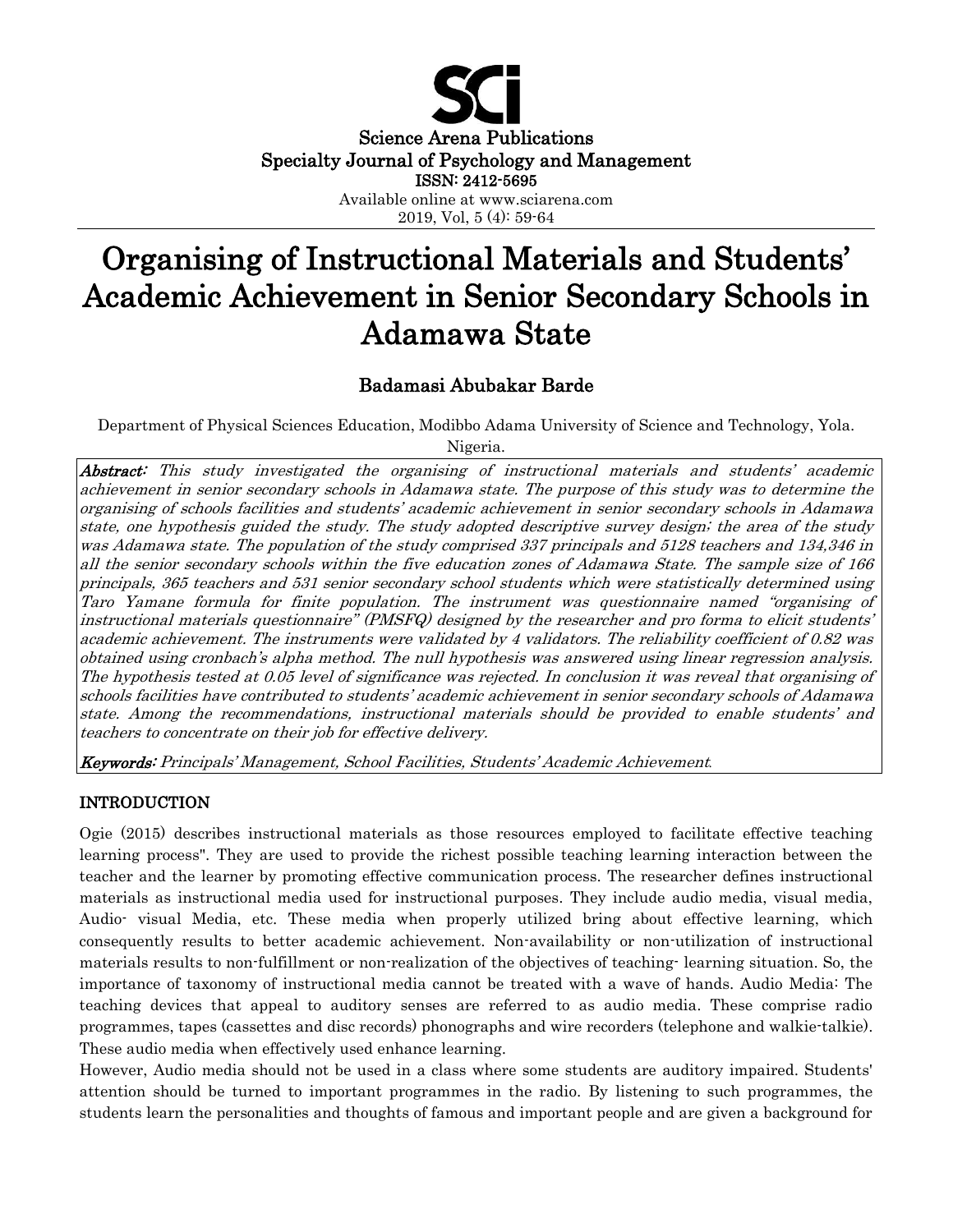the understanding of certain events in the world and learn to clear certain controversial issues. The students also learn to broaden their knowledge and to even be in a better position to choose the right vocations. Furthermore, when some class activities are recorded, they enable each learner to listen to his or her own voice and this can invariably help the learner to improve both in his knowledge and speech. In support, Yusuf (2008) adds that recording the voice and speaking habits of each learner is becoming a common practice as a means improving speech. The effect on a learner of listening to his own voice is a greater motivator towards improvement than a teacher's attempt to convince him that he has certain speech difficulties. So audio media enhance learning. Visual media: Visual Media include graphs, charts, diagrams, maps, photographs, pictures, filmstrips, cartoons, opaque projectors, slides, specimens, models, stereographic materials and transparencies. All these appeal to visual senses. These media can be very helpful to a skillful teacher.

Most of these media are easy to use, clear and impressive in their presentation and more importantly inexpensive. These media when effectively utilized ensure better learning and better academic achievement pictures, photographs, posters and cartoons, project the real image of what is taught and help the learner to understand and register what is taught. Adeyemi (2009) state that "when the picture is made visible to all members of the class, it can become an excellent teaching device. The teacher should use pictures to supplement text book illustrations, since it is impossible to include in a textbook all the pictures that should be shown to a class" Most often the teacher assembles his own collection of pictures, posters, cartoons and photographs. At times, the teacher can make it a class project, in which cases he requires the students to produce and assemble a collection of pictures, posters, cartoon's and photographs. These help to clarify ideas. In addition, maps, globes, charts, graphs and diagrams can be effective in the orientation of students to locations of cities, countries, continents of the world, height of mountains, etc. The teacher as well can make quick drawings of maps, on the chalk board to clarify his points. The study of maps and globes enables the students to understand what is going on in the different parts of the world. The teacher can prepare charts, diagrams or graphs on the chalkboards or on large sheets of cardboard paper to ensure easy and proper understanding.

Lawanson and Gede (2007) stated that charts, graphs and diagrams have value if they can be presented objectively and accurately, with a minimum of words of lines, so that ideas are gained quickly and correctly." Objects, specimens, and models like parts of machines and models of parts of the human body help to create an understanding that would be difficult to attain without the visual aid. Objects, specimens and models often help the students understand the lesson better. Effective utilization of visual medial ensures better learning and achievement. Audio-visual Aids: they also describe audio-visual Media as "instructional devices that have the capacity to provide the features of audio and visual media simultaneously. Audio-visual media include television, video-taped programmes/recordings, sound films, film- strips and slides with synchronized sound. All these when properly utilized enhance learning. Proper care should be taken by the teacher while using film as an instructional aid. The teacher should preview the film before he presents it, so as to become acquainted with its length, content and organization. The teacher should as well have the class discuss the film as soon as after its showing to ensure proper understanding. A film or video recording about a related literature or topic could be shown to students for prompt understanding. Television program is not so much in use in secondary schools. Some schools have televisions mainly for moral training and leisure.

Anikweze (2009) summarizes the purposes of instructional materials as follows:

- 1. Instructional media increase the rate of learning and at the same time allows the teacher to use more time on other gainful activities.
- 2. They affect a reality of experience that stimulates self-activity on the part of the learners.
- 3. They provide learning experiences, which are not within the immediate classroom environment.
- 4. They discourage rote learning by emphasizing realistic learning
- 5. Abstract terms and concepts could best be explained and illustrated through the use of instructional media.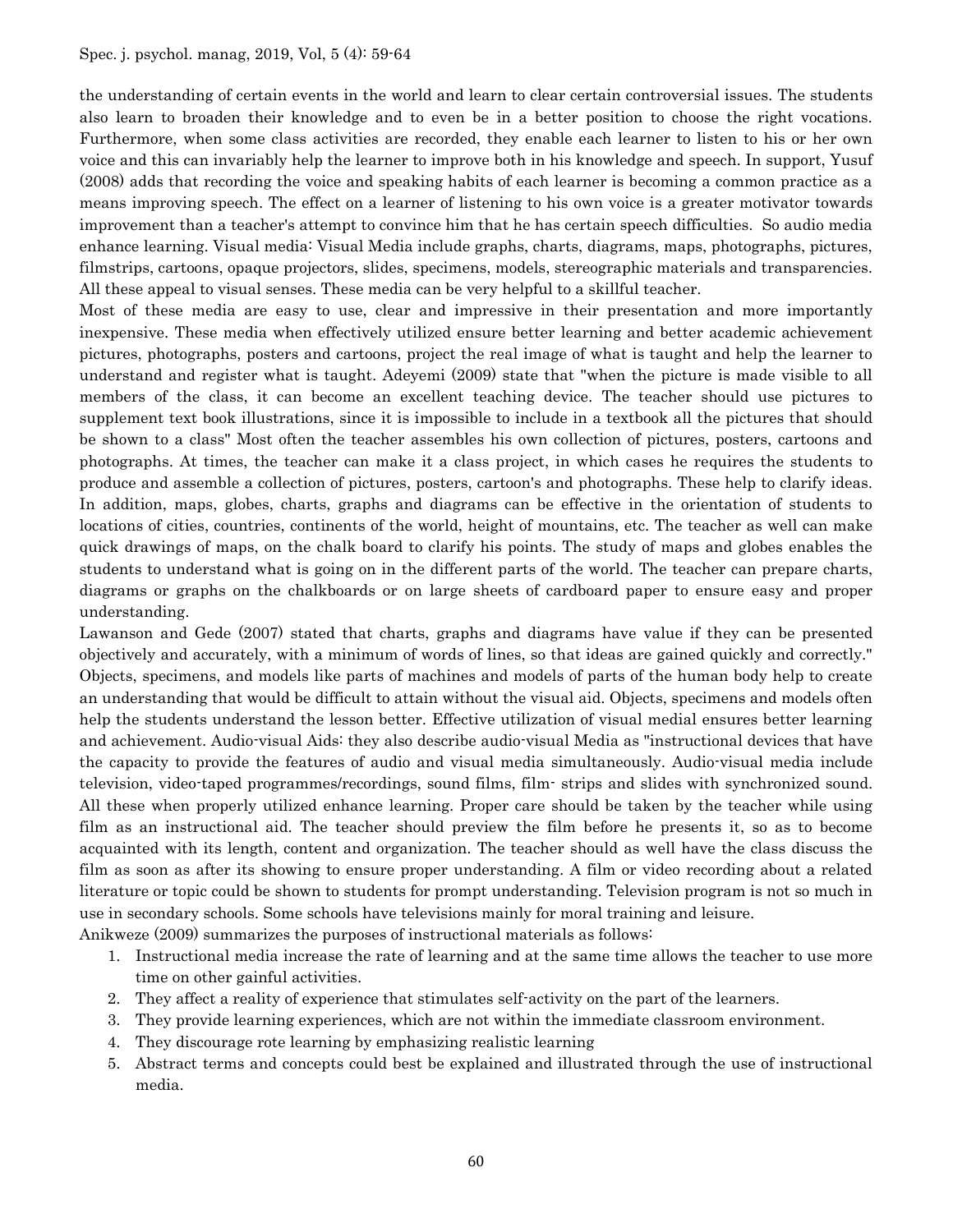- 6. They help the learner to focus his entire attention during teaching learning process. The use of instructional materials can compel learners to examine an object, operate a working model, use a computer and reflect on what he sees on the board screen, thus his attention is not only aroused but equally sustained.
- 7. They provide the teachers with the means of guiding and controlling the desirable responses of the learner in relation to stimulus materials of learning situation.
- 8. They help to develop awareness of problems, open up possibilities for exploration, present meaningful interaction, which naturally lead to provision of solutions.
- 9. They help to stimulate purposeful and vitalized self-activity, and this is much more profitable educationally than a more or less passive and often bored listening
- 10. Provision and use of instructional materials will improve classroom communication process between the teacher and the learners, with this, the expected improvement, in learning output will be accomplished.

Arikewuyo (2010) revealed that eighty five percent (85O/0) of English. Language teachers agreed that inadequate teaching aids in schools contributed greatly to students' poor achievement in WASCE IGCE English. He adds that this is so because it is important for the teacher to use a wide variety of materials to provide satisfactory learning experiences for his pupils. that some schools indeed have some teaching facilities mostly unused, while others reported that "many of the schools in Nigeria apart from model schools and Federal Government Colleges, hardly have adequate material resources". In the light of these problems, the researcher should move forward to find the present condition of teaching aid in our schools and its utilization.

#### Statement of the Problem

There are serious negative consequences to students when instructional materials are not properly managed. In Adamawa state majority of the students in public senior secondary schools perform poorly in West African senior school certificate examinations (WASSCE). This situation makes it impossible for the attainment of the goals of national policy. All the above problems are as a result of poor achievement of students, which appears deep rooted in inadequacy or poor management of instructional materials inherent in the secondary schools today.

Equally true is that poor achievement and non-grasp of practical's in science courses had been attributed to debilitated facilities or near-absence of laboratory infrastructural facilities. Nwankwo (2007) opined that in many cases the laboratories do not exist or are in advanced stages of disrepair, resulting in the poor achievement of students in West African Examinations Council (WAEC), hence the resultant poor quality output from Nigerian secondary schools, especially the public schools. Okeke (2007) maintained that the quality of educational output to a large extent depends on the scale of equipment and facilities such as laboratory, workshops, libraries, books, and teaching aids and how best they are being put to use. It is therefore the purpose of this study to explore the extent to which effective management of instructional materials by the school principals affect the achievement of students and the teaching-learning outcomes generally.

## Purpose of Study

The purpose of this study is to determine the organising of instructional materials and students' academic achievement in senior secondary schools in Adamawa state. The specific objectives are to determine the relationship between;

1. Organising of instructional materials and students' academic achievement.

## Research Questions

The following research questions guided this study.

1. To what level are instructional materials organised for student academic achievement?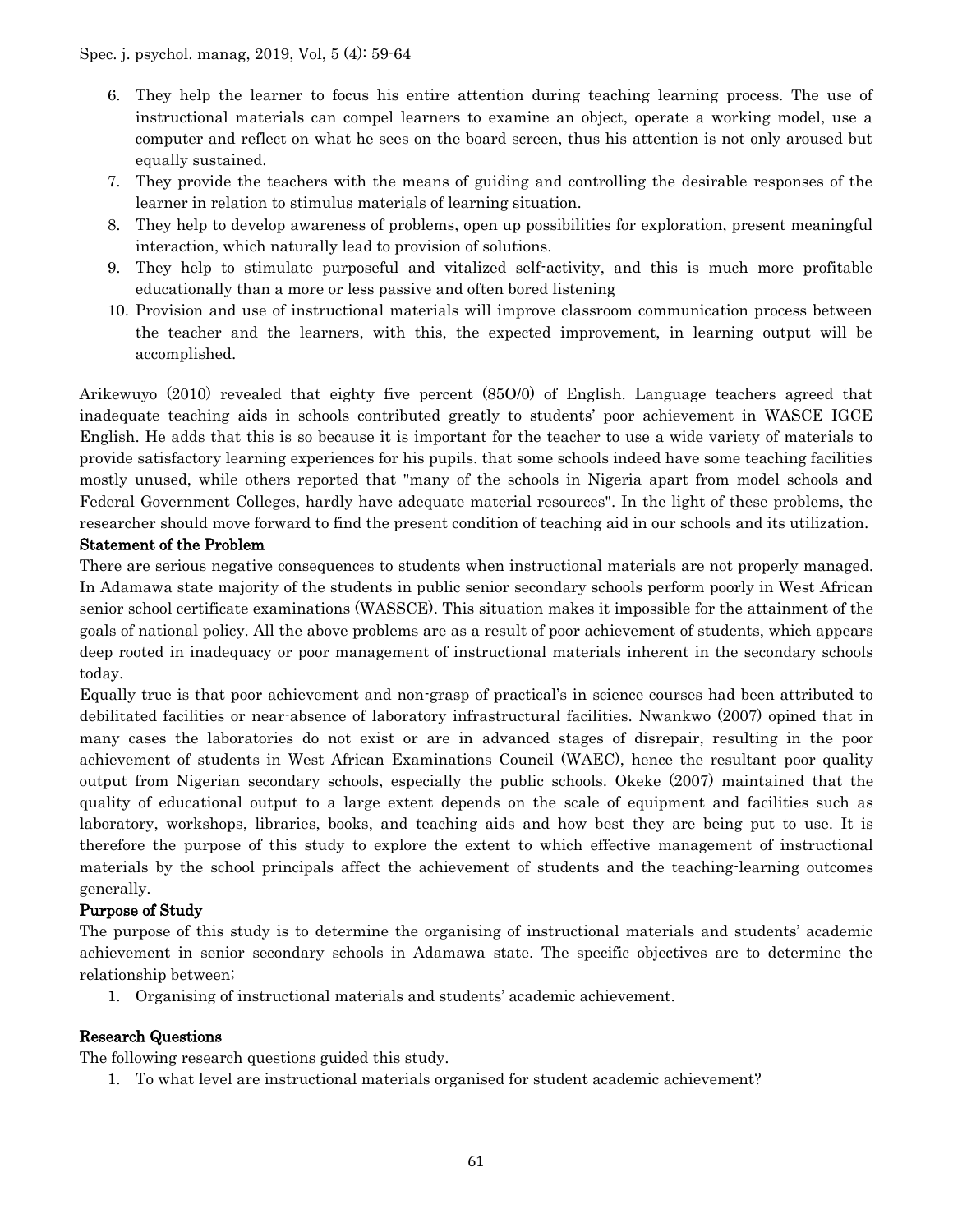## Research Hypotheses

The following null hypotheses were formulated and tested at 0.05 level of significance.

H01: There is no significant relationship between the organisation of instructional materials and students' academic achievement.

## Methology

The design of this study was descriptive survey research design. The target population of this study comprises of all the 337 principals, 5128 teachers' and 134,346 students' in all the senior secondary schools within the five education zones of the State. In this study, a stratified random sampling technique was used to sample two education zones out of the five zones which are Yola zone and Mubi zone. The sample size was 166 principals and 365 teachers' in the selected zones which was determined by Taro Yamane formula

The instrument used in this study was the Organisation of Instructional materials Questionnaire (PMSFQ). The instrument was constructed by the researcher to elicit responses relevant to the study from both the principals and teachers and a Pro forma design to collecting WASSCE students results from 2015-2017. The questionnaire was subjected to content validity. After the construction of the instrument, four validators in the field of Educational Management, Measurement and Evaluation in the Department of Science Education Modibbo Adama University of Technology, Yola validated the instrument.

In other to establish the reliability of the instrument, the items were pilot tested using 15 principals and 15 teachers' in 15 senior secondary schools in Ganye zone. These schools were chosen because they operate on the same standard and also have the same characteristics in the main study. The reliability of the instrument was obtained using Cronbach's Alpha method. A reliability coefficient of 0.82 was obtained which shows a high reliability.

The researcher and two research assistants (RAs) went to each of the selected schools and administer the questionnaire for principals and teachers'. The collection of the responses was after two weeks. In addition, the researcher went to selected senior secondary schools to collect and analyze WASSCE results of the randomly picked schools. The data collected was analyzed using mean and standard deviation to answer research questions; while the null hypotheses were tested using regression analysis.

## Findings

## Data Analysis and Presentation of Results Research Question

To what level are instructional materials organised for student academic achievement in secondary schools of Adamawa state?

|                        | N   | Mean | Std. Deviation | Remark |
|------------------------|-----|------|----------------|--------|
| Classrooms             | 531 | 3.39 | 1.215          | MЕ     |
| Dormitories            | 531 | 2.82 | 1.451          | MЕ     |
| Library                | 531 | 3.34 | 1.510          | MЕ     |
| Laboratory buildings   | 531 | 2.64 | 1.505          | MЕ     |
| Staff rooms            | 531 | 2.58 | 1.284          | MЕ     |
| Teachers quarters      | 531 | 2.72 | 1.419          | MЕ     |
| Exams halls            | 531 | 3.40 | 1.385          | MЕ     |
| Audio visual materials | 531 | 2.34 | 1.370          | LE     |

Table 1: Mean and Standard Deviation for the Level of Instructional materials Organised for Student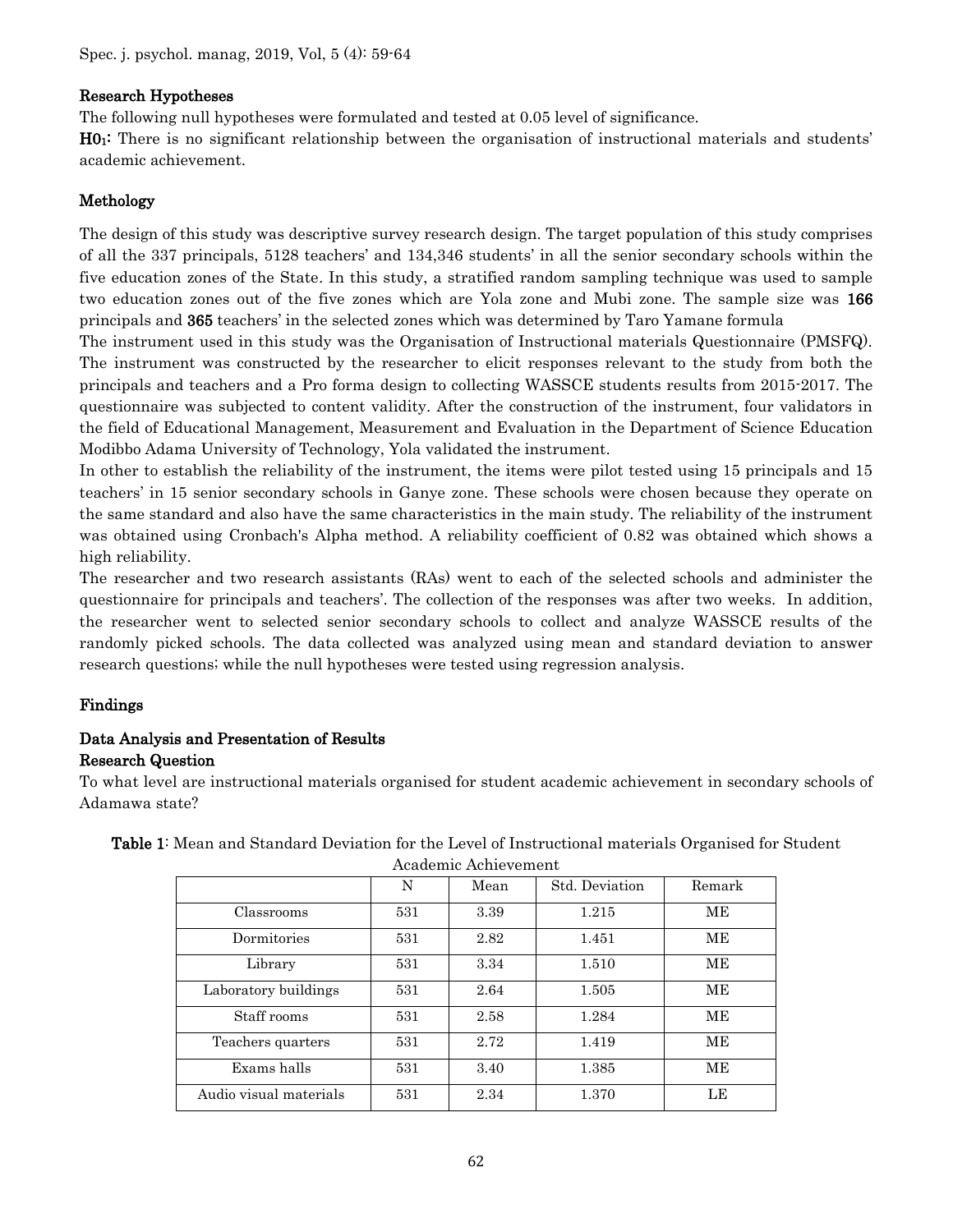#### Spec. j. psychol. manag, 2019, Vol, 5 (4): 59-64

| Workshop equipment's | 531 | 3.24 | $1.375\,$ | МE |
|----------------------|-----|------|-----------|----|
| Chalk boards         | 531 | 3.56 | 1.279     | HЕ |
| <b>GRAND MEAN</b>    | 531 | 3.00 |           |    |

The descriptive statistics in table 3 above shows the mean and standard deviation of responses to the instructional materials organised is moderate. The table indicates the result by the grand mean of 3.00.

#### Research Hypothesis

One hypothesis were formulated and tested at 0.05 level of significance using regression analysis.

H01: There is no significant relationship between the organisation of instructional materials and students' academic achievement.

|  |  |  |  |  | Table 2: Linear Regression on Organizing of Instructional materials and Students Academic Achievement |  |
|--|--|--|--|--|-------------------------------------------------------------------------------------------------------|--|
|--|--|--|--|--|-------------------------------------------------------------------------------------------------------|--|

|                                       | Model      | Sum of Squares | Df  | Mean Square | F    | Sig.              |
|---------------------------------------|------------|----------------|-----|-------------|------|-------------------|
|                                       | Regression | 26.549         |     | 26.549      | .119 | .042 <sup>b</sup> |
|                                       | Residual   | 118262.867     | 530 | 223.559     |      |                   |
|                                       | Total      | 118289.416     | 531 |             |      |                   |
| a. Dependent Variable: ACHIEVEMENT    |            |                |     |             |      |                   |
| b. Predictors: (Constant), ORGANIZING |            |                |     |             |      |                   |

Tale 2b: Model Summary of Linear Regression on Organizing of Instructional materials and Students Academic Achievement

| Model                                 |       | R Square | Adjusted R Square | Std. Error of the Estimate |  |  |
|---------------------------------------|-------|----------|-------------------|----------------------------|--|--|
|                                       | .015a | 122      | .167              | 14.952                     |  |  |
| a. Predictors: (Constant), ORGANIZING |       |          |                   |                            |  |  |

The linear regression tables show that there is significant difference between the various R values,  $F = 0.119$ (df 1, 530),  $P > 0.05$ . Since the computed p-value (0.04) is less than 0.05 level of significant, therefore the null hypothesis is rejected. This means that organizing of instructional materials has predictive ability on students' academic achievement in Adamawa state. Furthermore, the adjusted R-square value (0.167) indicates that, 16.7% of the students' academic achievement in this study was accounted by the organizing of school facilities.

## Conclusion

On the basis of finding of the study it was concluded that organising of instructional materials contribute to secondary school students' academic achievement in senior secondary schools in Adamawa state.

## Recommendations

Based on the outcome of the study, the following recommendations were made.

1. The government and school management should motivate principals to always organise instructional materials in a favourable way that teachers and students will benefit.

## References

- 1. Adeyemi T.O. (2009). Predicting students' performance in senior secondary school certificate examination. Journal of Education and Practice www.iiste.org page, 4.
- 2. Anikweze, C.M. (2009). Measurement and evaluation for teacher education. Enugu: Saap Press Ltd.